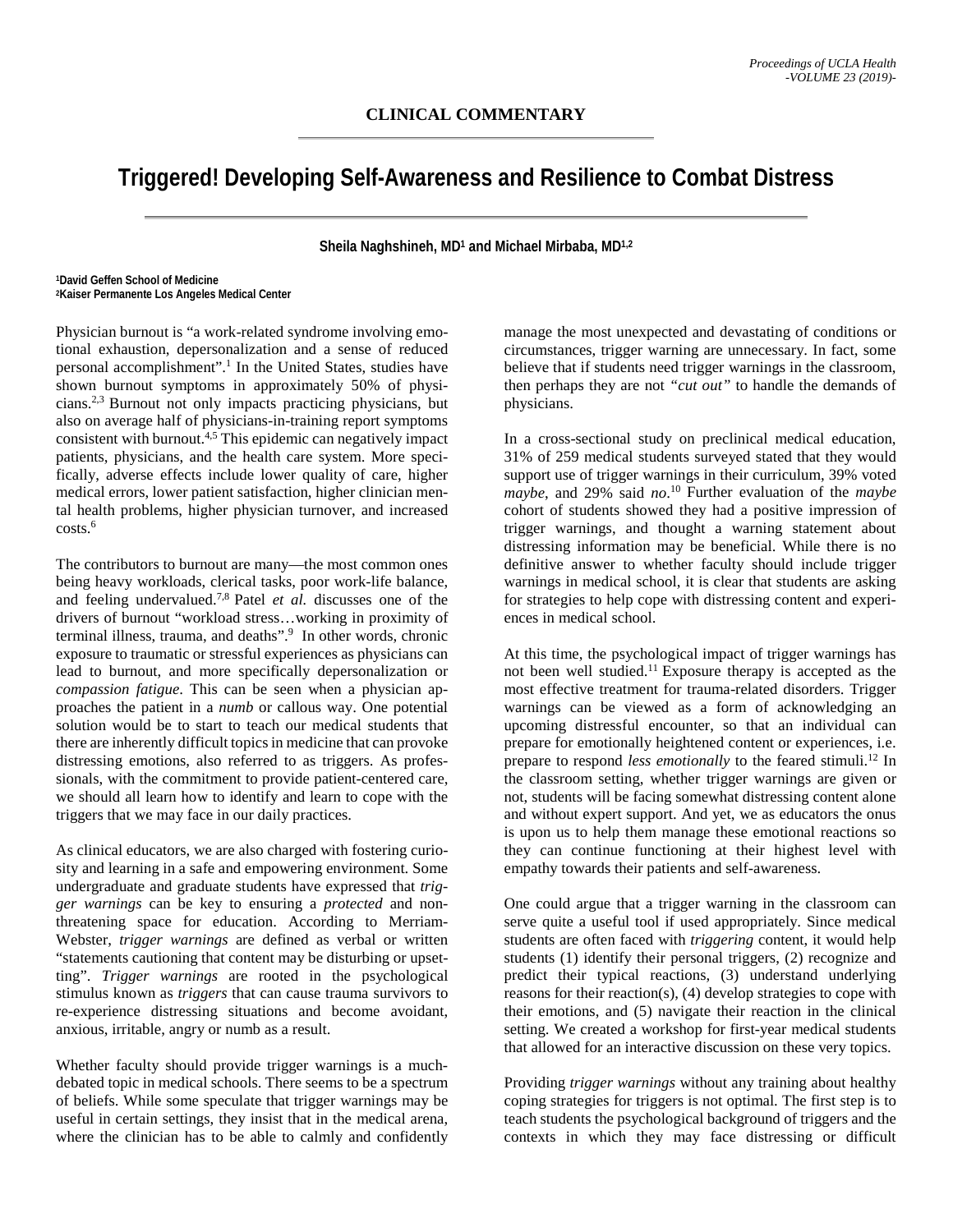emotions. This is introduced by teaching students about the "triangle of conflict" involving emotions, anxiety and defense mechanisms. It is important to recognize how maladaptive or underdeveloped coping strategies can lead to poor functioning, burnout, "compassion fatigue", mental health problems, or negative emotions. Discussing triggering situations, especially in the clinical setting, can also help students identify future triggers that may arise during their training, for instance, learning to manage the angry patient or the *demanding* patient. Once educated about triggers, students can then reflect and identify possible triggers for themselves so that they can start to work on appropriate coping strategies.

The next step is to discuss the role of triggers in the context of the triangle of conflict. In other words, it is critical to be aware of how one manifests and manages anxiety when triggered, one's defense mechanisms and emotional reactions, which are usually rooted in prior emotional experiences earlier in their lives. An example of the importance of personally reflecting on coping strategies is demonstrated in the case of a first-year medical student. While interviewing a victim of intimate partner violence, he starts to cry, stands up, and without permission or warning hugs the patient. The patient is both surprised and touched. The student is overwhelmed with his own emotions and *involuntary* reaction to learning about the patient's intimate partner violence. It is important to help this student explore why this patient scenario triggered him and help manage his emotions and behaviors so future encounters remain patient-centered. Also, it is relevant to highlight that as a male medical student hugging a female patient with a history of trauma without her permission or assessing the patient's needs may actually trigger the patient, and possibly worsen the patient's well-being. Moreover, because of the medical student's behavior, the patient has unwittingly been placed in a position where she now has to console the medical student, which deters from her own needs in seeking medical care and can lead to an altered rapport and possibly worsened patient satisfaction. While some students may be able to identify sources of their triggers without much assistance, others may need professional help to process these issues.

A practical way to teach students how to immediately cope with being triggered is "S.T.O.P.", a Mindfulness-Based Stress Reduction (MBSR) technique. "S.T.O.P." stands for **Stop, Take a breath, Observe, and Proceed**. Once triggered, the first step is to stop what one is doing (e.g., if you are moving, stop moving, if your mind is racing, tell yourself to stop, etc.), then take a breath and pause. The "O" involves observing one's experience (e.g., noticing anger, frustration, pain, etc.), and finally the "P" suggests you proceed with a next step that you see fit after pausing and checking in with yourself. Using this MBSR coping skill can help reduce maladaptive coping when faced with triggering situations.

In medical school, we should not only teach basic and clinical sciences, but also healthy coping strategies for distressing scenarios that we encounter when caring for our patients. Studies on improving resilience and coping strategies in medical students have shown the following are beneficial: 1) getting adequate sleep and nutrition, 2) fostering connections with friends, family and peers, 3) engaging in self-care, e.g., hobbies, activities, exercise, medication, etc., and 4) mindfulness/ meditation.<sup>13-19</sup> A group discussion on unhealthy coping strategies, such as self-isolation, substance use, unprofessional or reckless behaviors, and mistreating others is also a useful way to for students to identify early signs of maladaptive coping.

It is key for clinicians, both practicing and in-training, to learn to appreciate the complex ways triggers influence our individual emotional well-being as well as our patient interactions. It is important to dedicate curriculum to discussing the impact of the chronic stress or distress that clinicians face by associating with patient suffering, illness, and death on a daily basis. It is our professional responsibility to help our students develop habits to identify their own personal triggers, recognize inappropriate defense mechanisms, and develop healthy coping strategies early on in their medical training to decrease chances of burnout and to improve resilience.

## **REFERENCES**

- 1. **West CP, Dyrbye LN, Shanafelt TD**. Physician burnout: contributors, consequences and solutions. *J Intern Med*. 2018 Jun;283(6):516-529. doi: 10.1111/joim.12752. Epub 2018 Mar 24. Review. PubMed PMID: 29505159.
- 2. **Linzer M, Visser MR, Oort FJ, Smets EM, McMurray JE, de Haes HC; Society of General Internal Medicine (SGIM) Career Satisfaction Study Group (CSSG)**. Predicting and preventing physician burnout: results from the United States and the Netherlands. *Am J Med*. 2001 Aug;111(2):170-5. PubMed PMID: 11498074.
- 3. **Shanafelt TD, Boone S, Tan L, Dyrbye LN, Sotile W, Satele D, West CP, Sloan J, Oreskovich MR**. Burnout and satisfaction with work-life balance among US physicians relative to the general US population. *Arch Intern Med*. 2012 Oct 8;172(18):1377-85. PubMed PMID: 22911330.
- 4. **Dyrbye LN, West CP, Satele D, Boone S, Tan L, Sloan J, Shanafelt TD**. Burnout among U.S. medical students, residents, and early career physicians relative to the general U.S. population. *Acad Med*. 2014 Mar;89(3):443-51. doi:10.1097/ACM.0000000000000134. PubMed PMID: 24448053.
- 5. **Dyrbye L, Shanafelt T**. A narrative review on burnout experienced by medical students and residents. *Med Educ*. 2016 Jan;50(1):132-49. doi: 10.1111/medu.12927. Review. PubMed PMID: 26695473.
- 6. **Moss M, Good VS, Gozal D, Kleinpell R, Sessler CN**. An Official Critical Care Societies Collaborative Statement: Burnout Syndrome in Critical Care Health Care Professionals: A Call for Action. *Am J Crit Care*. 2016 Jul;25(4):368-76. doi: 10.4037/ajcc2016133. PubMed PMID: 27369038.
- 7. **Lee FJ, Stewart M, Brown JB**. Stress, burnout, and strategies for reducing them: what's the situation among